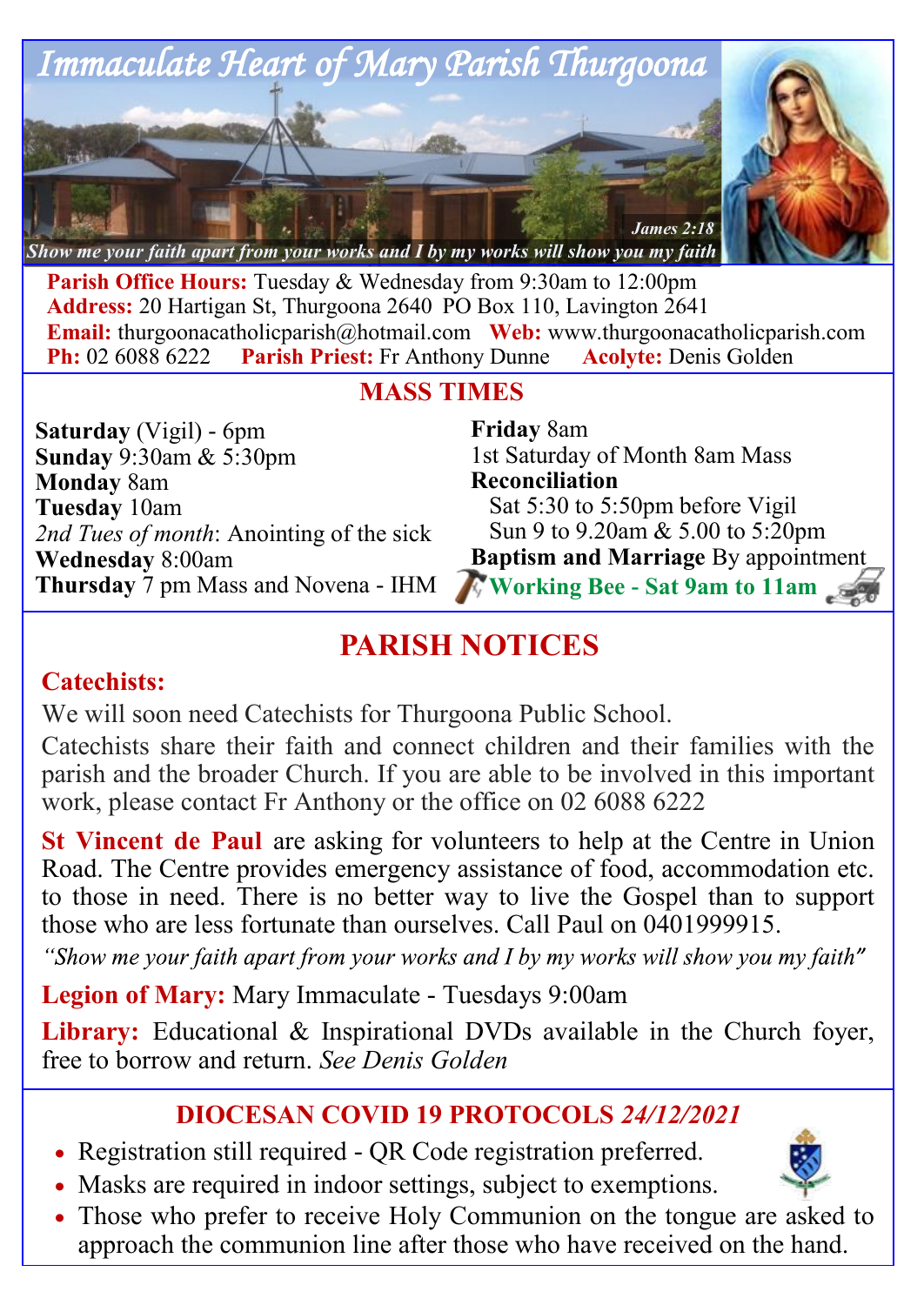# **7th SUNDAY IN ORDINARY TIME - YEAR C 20/02/2022**

### **First reading 1 Samuel 26:2,7-9,11-13,22-23**

Saul set off and went down to the wilderness of Ziph, accompanied by three thousand men chosen from Israel to search for David in the wilderness of Ziph. In the dark David and Abishai made their way towards the force, where they found Saul lying asleep inside the camp, his spear stuck in the ground beside his head, with Abner and the troops lying round him. Then Abishai said to David, 'Today God has put your enemy in your power; so now let me pin him to the ground with his own spear. Just one stroke! I will not need to strike him twice.' David answered Abishai, 'Do not kill him, for who can lift his hand against the Lord's anointed and be without guilt? The Lord forbid that I should raise my hand against the Lord's anointed! But now take the spear beside his head and the pitcher of water and let us go away.' David took the spear and the pitcher of water from beside Saul's head, and they made off.

No one saw, no one knew, no one woke up; they were all asleep, for a deep sleep from the Lord had fallen on them. David crossed to the other side and halted on the top of the mountain a long way off; there was a wide space between them. He called out, 'Here is the king's spear. Let one of the soldiers come across and take it. The Lord repays everyone for his uprightness and loyalty. Today the Lord put you in my power, but I would not raise my hand against the Lord's anointed.'

### **Responsorial Psalm Psalm 102(103):1-4,8,10,12-13** *The Lord is kind and merciful.*

The first man, Adam, as scripture says, became a living soul; but the last Adam has become a life-giving spirit. That is, first the one with the soul, not the spirit, and after that, the one with the spirit. The first man, being from the earth, is earthly by nature; the second man is from heaven. As this earthly man was, so are we on earth; and as the heavenly man is, so are we in heaven. And we, who have been modelled on the earthly man, will be modelled on the heavenly man.

# **Gospel Acclamation John 13:34**

Alleluia, alleluia!

I give you a new commandment; love one another as I have loved you. Alleluia!

Jesus said to his disciples: 'I say this to you who are listening: Love your enemies, do good to those who hate you, bless those who curse you, pray for those who treat you badly. To the man who slaps you on one cheek, present the other cheek too; to the man who takes your cloak from you, do not refuse your

# **Second reading 1 Corinthians 15:45-49**

### **Gospel Luke 6:27-38**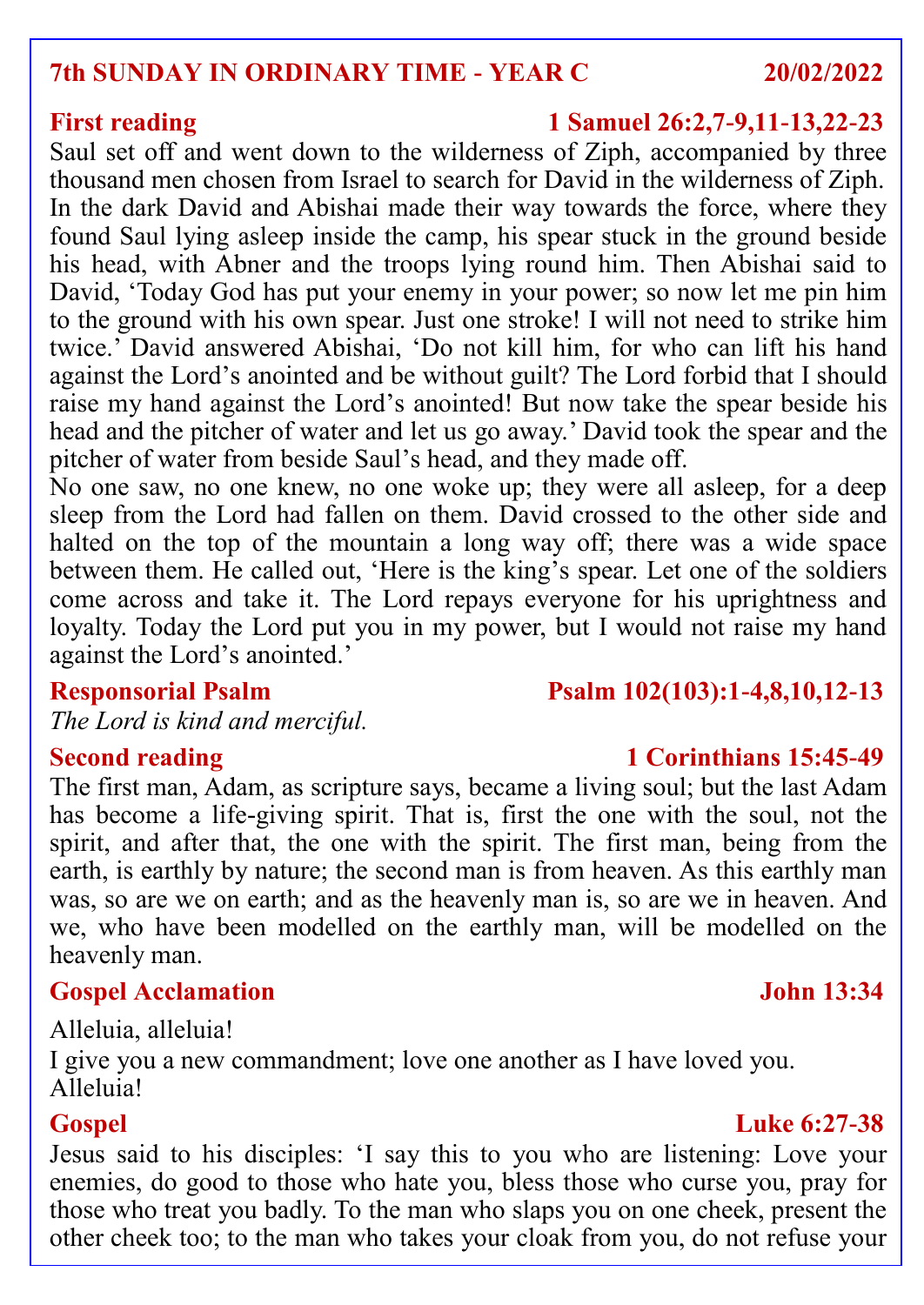tunic. Give to everyone who asks you, and do not ask for your property back from the man who robs you. Treat others as you would like them to treat you. If you love those who love you, what thanks can you expect? Even sinners love those who love them. And if you do good to those who do good to you, what thanks can you expect? For even sinners do that much. And if you lend to those from whom you hope to receive, what thanks can you expect? Even sinners lend to sinners to get back the same amount. Instead, love your enemies and do good, and lend without any hope of return. You will have a great reward, and you will be sons of the Most High, for he himself is kind to the ungrateful and the wicked. 'Be compassionate as your Father is compassionate. Do not judge, and you will not be judged yourselves; do not condemn, and you will not be condemned yourselves; grant pardon, and you will be pardoned.

Give, and there will be gifts for you: a full measure, pressed down, shaken together, and running over, will be poured into your lap; because the amount you measure out is the amount you will be given back.' *universalis.com*

# **Prayers of the Faithfull:**

**For our sick,** Katerie Byrnes, Elaine Pascoe, Alex Krivtchoun, Jackson Davis, Shamus Clancy, Mathew Dix, Carmel Baker & Laurie Evans.

We pray to the Lord. **R.** Lord hear our prayer.

**For our recently departed,** Bro Chris Greck, Peter Kerstjens and those who's anniversaries occur at this time inc. Andrew Trethowan, Brian Baker and Dallas Hanrahan.

We pray to the Lord. **R.** Lord hear our prayer.

# **Communion Antiphon Ps 9: 2-3**

I will recount all your wonders, I will rejoice in you and be glad, and sing psalms to your name. O Most High. psalms to your name, O Most High.

**Financial Report** Cheques payable to IHM Parish Account Direct Debit: BSB640000: Acc. No.111270902 Include name on transfers. **1st Coll** \$390.90 **2nd Coll** \$192.30 **Env** \$165.00 **Dir Debit** \$774.00

**Readers:** Sat: 6.00pm Peter Tobin Sun: 9.30am Jorgete Hudson **Next week:** Sat: 6.00pm Barb McDermott Sun: 9.30am Mark Mannering **Cleaning Roster:** Sat 26th Feb Yolla & Grace



# **RICH IN POVERTY: SCOTT HAHN**

The story of David and Saul in today's First Reading functions almost like a parable. Showing mercy to his deadly foe, David gives a concrete example of what Jesus expects to become a way of life for His disciples. The new law Jesus gives in today's Gospel would have us all become "Davids", loving our enemies, doing good to those who would harm us, extending a line of credit to those who won't ever repay us. The Old Law required only that the Israelites love their fellow countrymen. The new law Jesus brings makes us kin to every man and woman.